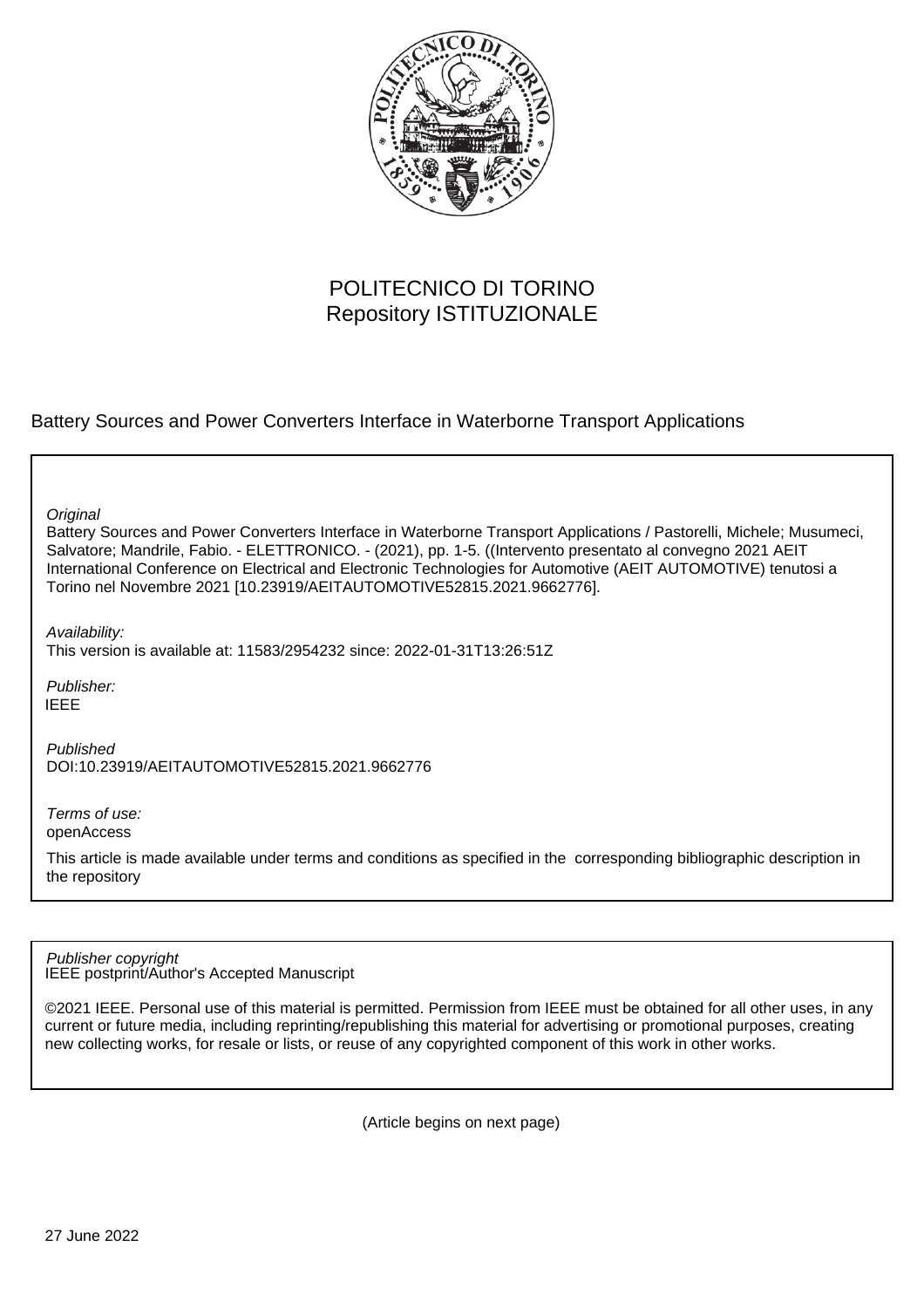# Battery Sources and Power Converters Interface in Waterborne Transport Applications

Michele Pastorelli *Dipartimento Energia "G.Ferraris" Politecnico di Torino* Torino, Italy michele.pastorelli@polito.it

Salvatore Musumeci *Dipartimento Energia "G.Ferraris" Politecnico di Torino* Torino, Italy

salvatore.musumeci@polito.it

Fabio Mandrile *Dipartimento Energia "G.Ferraris" Politecnico di Torino* Torino, Italy fabio.mandrile@polito.it

*Abstract*—In recent years the electrification in the waterborne transport application is in noticeable development. To face the high battery cost, a proper design of the energy storage system is required. For battery sources, the solution worthy of investigation is the use of a hybrid energy storage system (HESS). HESS is composed of a power-dense battery and an energy-dense battery. The use of a HESS allows better optimization of the energy and power levels of the energy storage system. In the paper, the battery source requirements in the waterborne transport application are evaluated to achieve the best trade-off among energy, maximum power, and life cycle. Furthermore, the power converters selection, to balance the power flow among the batteries and the vessel electrical network is described.

*Index Terms*—Marine vessel electrical transport, Waterborne electrical propulsion, Hybrid energy storage system, Energy battery, Power battery, Battery power converters selection.

# I. INTRODUCTION

Nowadays, electrification of waterborne transport propulsion is having a strong development with a target to reducing CO2 emissions for sustainable development in naval transports. The field of application involves the whole naval sector such as commercial and industrial cargo ships, navy ships, passenger cruise vessels, ferries, and small recreational boats [1]–[3]. For large ships, hybrid electro-mechanical arrangements are a viable solution since several years ago, while full electrification without prime internal combustion engines (ICEs) is a new challenge in more sustainable waterborne transport i.e., ferries, and luxury yachts [4], [5].

Hybrid propulsion systems for naval applications integrate combustion engines with battery source power electric motors for the best engine operation with emissions reduction. Another architecture is the electric propulsion system with hybrid power supply [7]. In this propulsion solution, there are several power sources with an energy storage management system to create a grid to energize electrical motors to drive the propellers. The auxiliary electrical loads are connected by power converters to the grid together with other renewable energy sources such as photovoltaic (PV) panels and/or wind power for boats [8]. The whole power sources and storage system compose the ship's electric power station. In Fig. 1 a general block diagram is shown considering different power sources as renewable sources, a DC bus architecture and the propeller with the main powered loads as requested in the

naval sector. In a pure battery-electric propulsion system, (see Fig. 1) the propellers are connected to electric motors (EMs) of large power ratings [9], [10], which are nowadays shifting to induction or synchronous multiphase solutions [11], [12]. These EMs are driven by the energy stored in a battery storage system (BSS) that is typically charged from shore. Furthermore, in some battery-electric systems, a smaller diesel generator (or gas turbine, Fig. 1) is inserted to ensure safe and continuous operation in case of battery charge failures or to allow longer navigation. In the battery electric solution, the BSS has a crucial role in the autonomy of the waterborne transport system. The BSS is composed of the battery sources coupled to the power converters interface (Fig. 1). The BSS can be connected to the onboard grid or it can directly power the electric motor drive system. The full electrical marine propulsion requires a differ types of storage systems and several technologies are currently available. These technologies



Fig. 1: Architecture of the electric power station with DC bus. The Power sourced depicted are the battery storage system (BSS), the fuel cell source [6] (further feasible naval propulsion energy source), the diesel engine and/or turbine as prime movers for the electric generators interfaced with the DC bus, and the renewable sources (PV panel and/or wind/turbine). The power sources supply a propeller, a bow thruster, and the AC auxiliary loads. Finally, a flywheel is considered.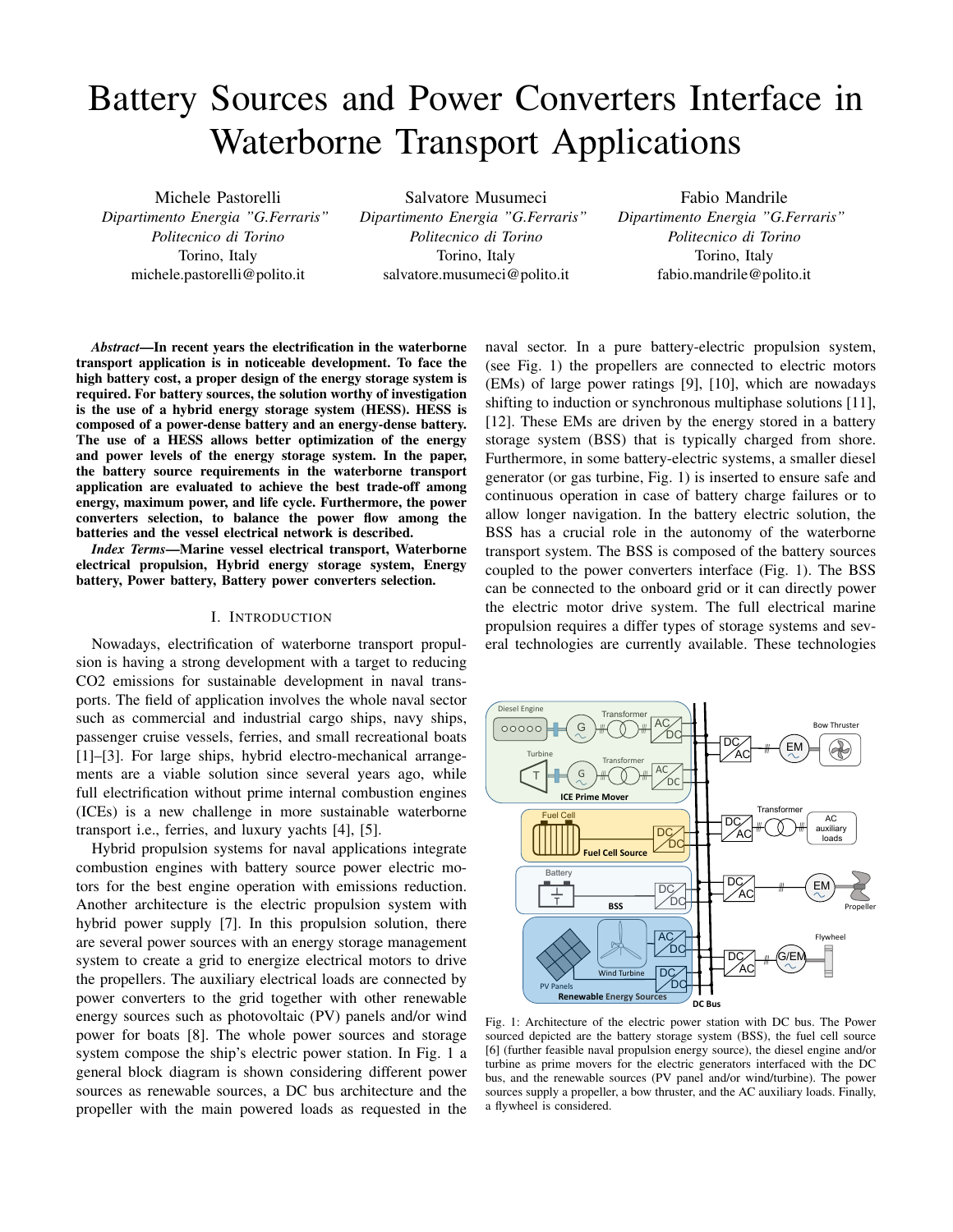

Fig. 2: Storage systems technologies clustered per specific power and energy.

include electrical (capacitors) and chemical storage (batteries and fuel cells [6]) and are available in various power and energy densities, as shown in Fig. 2. The working cycle of a vessel needs quite constant energy for the continuous operation combined with a high power rate in the thruster operation during maneuvers, therefore justifying the adoption of different storage technologies.

Furthermore, the converter topologies, that interfaces the battery sources can be selected considering the battery, the grid and the loads requirements to manage the energy flow and optimize the losses. First, in Section II the main battery sources characteristics for waterborne transport applications are described and analyzed. The energy storage requirement and management in a vessel working cycle are considered in Section III. Finally, the power converters selection to optimize the battery storage system are evaluated in Section IV.

# II. BATTERY SOURCE REQUIREMENT FOR WATERBORNE TRANSPORT APPLICATIONS

The traditional batteries employed for shipboard were the lead acid type, based on a well-known technology they show low self-discharge rate, high response time and low cost. The life span is around 1500 cycles for 80% depth of discharge (DOD), while the main drawbacks are the low energy density and the presence of lead that requires a complex decommissioning process. A viable solution for nowadays applications is the use of Lithium-Ion batteries mainly in the types of: Lithium-Iron Phosphate (reduced risk of thermal runaway), Lithium Nickel Manganese Cobalt (longer life cycle) and Lithium Manganese Oxide (higher charging rates and thermal stability but with lower life span). An overview of the available Li-ion solutions on the market are summarized in Fig. 3. The open circuit voltage of Lithium-Ion cells has a typical value between 3.2 and 3.9 V, the cells are series connected to get modules, that are the smallest group of cells that can be isolated from the on-board electric network during operation and maintenance. Several modules series and/or parallel connected, according to the voltage and current requirements, are a battery pack. To be practically used in marine applications



Fig. 3: Power and energy density of various battery chemistries with special focus on lithium ones.

the battery packs need a battery management system (BMS) and a thermal management system (TMS). The BMS is the connection block between the cells and power management system (PMS) of the whole ship, and it is essential to grant a proper use of the battery packs. The BMS, by measuring relevant electrical, mechanical and thermal parameters of the cells, controls the charge and discharge levels of the batteries up to the level of the single cell or group of cells. In this way the state of charge (SOC) and state of health (SOH) are monitored to grant a good behavior of all the batteries in the packs. The control of the SOC is essential to grant that all the cells in the pack are in the same conditions: following the information from the BMS the charge equalizers provide additional discharge from the cells with higher SOC using resistors (passive charge equalization) or transferring the charge to the elements with lower SOC (active charge equalization by means of electronic switches and capacitors). The temperature is a physical property that can heavily affect the battery performance, to keep under control the temperature information about the temperature of the cells is sent from the BMS to the cooling and thermal management system of the whole battery pack. Large battery packs, as the ones required for marine application, show the additional problem to keep under control the temperature of large volumes to a common value. Bearable battery temperatures, but higher than the design values, reduce the battery life span. In specific conditions, exothermal reactions, due to internal failures of the battery pack, can occur, and the sudden temperature increment, can destroy the battery in a short time. The BMS must operate to detect faulty cells before a thermal runaway occurs and the packs containing the cells with high temperature must be disconnected from the system before destruction.

Cooling systems for marine application can be based on air or liquid: air-based systems need larger spaces among the battery modules and in marine applications must face the high content of salt in air (filters for the inlet air are nearly mandatory to reduce the salt content), while liquid-cooled systems are more efficient and the related heat exchangers can be integrated in the heat management network of the whole ship. The whole system composed by the battery packs, the BMS, the cooling system and the power electronic components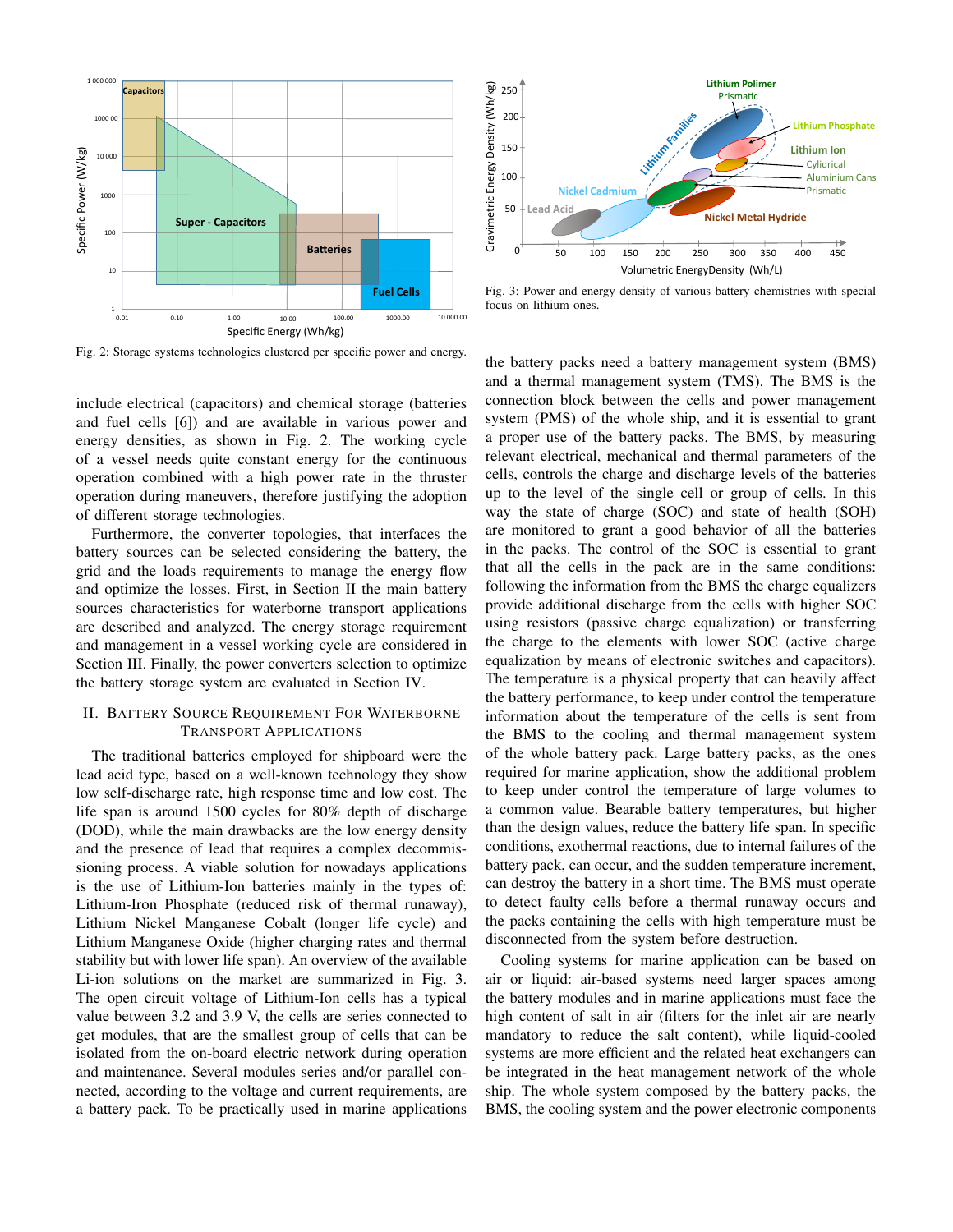to manage the electrical connections among the packs and with the external electric network is the battery storage system (BSS). In contemporary applications the power electronic converters and the ancillary electromechanical devices are designed to have a battery system that behaves, with the limits imposed by the SOC, as an ideal voltage source with maximum current protection. The power converter at the terminals of the battery system operates to keep constant the output voltage, and thus reducing the oversizing of the users that do not need to be designed for a variable voltage supply.

# III. ENERGY STORAGE REQUIREMENTS AND MANAGEMENT

The sizing of the battery pack is defined considering three main requirements that must be evaluated in the specific environment operating conditions of the battery:

- Maximum power: the value of the maximum power required from the battery. Since voltage variation at the battery terminals during usual operation is known, the value of the maximum current is a proxy of the maximum power value if an average constant output voltage value is assumed, this approximation is usually accepted during the specification definition procedure.
- Minimum stored energy: minimum amount of the energy that is stored in the battery to grant the cycling between two consecutive partial or full charges.
- Number of required operating cycles: minimum value of the charge/discharge cycles the battery must withstand, keeping its capacity within the design range. This specification is directly correlated with the life of the battery and a viable use of the battery from the economic point of view.

Following the technology employed in the construction the batteries have defined values of maximum power and stored energy or more specifically: at assigned values of DOD, i.e., max DOD of 80%) and the maximum power can be assumed proportional to the stored energy, while the proportional coefficient depends on the cell technology.

The values of maximum power and stored energy required by the specific application are two fully independent parameters, to comply the load specification, a battery technology that allow contemporary achievement of power and energy specification can exist, but in general the battery is oversized for the value of maximum power or the value of stored energy. In usual waterborne application the required power is not constant and maximum power values occur for limited time intervals during the working cycle. The ratio between maximum power and average power has a wide range since the batteries can be used for several purposes and, moreover, emergency operating conditions, where additional power is required, must be considered in marine applications. To reduce the battery oversizing and the related cost, a solution based on a Hybrid Energy Storage System (HESS) composed by two (or more) battery packs with different characteristics can be adopted. Each pack is composed by batteries with a specific power over energy ratio and it is connected with the other



Fig. 4: From top to bottom: a) Simplified power requirement vs time. b) Battery requirements in the max power vs stored energy plane.

packs by power electronics converters. The result is a whole battery system composed by cells with different technology that can operate together due to their specific BMSs and interconnection converters. The specifications concerning the whole battery pack are fulfilled by different battery packs that individually complies with some but not all the specifications. Since the solution based on a HESS reduces the oversizing following the use of a unique battery type the total CAPEX can be lower even if the system is more complex. As an example if the power requirement vs time has the shape depicted in Fig. 4a, with two power value in the cycle. The load demand can be tackled by two storage technologies. One is in charge of the peak power demand  $P_2$  (red area) and the other is rated only  $P_1$  (green area  $E_1$ ). These storage requirements can be represented by vectors in the max power vs stored energy plane by the point *A* (see Fig. 4b), that can be reached with a HESS composed by two different kinds of batteries, while the use of one battery type will carry to an oversizing of the ESS. Several different sizing of the two batteries in the pack will allow the solution of the problem and the selection of the couple of packs can be performed following cost minimization.

# IV. CONVERTER TOPOLOGIES FOR BATTERY INTERFACE

As mentioned in the Introduction, the integration of batteries in shipboard networks is not direct, but it requires a conversion stage between the BSS and the onboard grid. In general, the conversion stage should feature the following:

- Bidirectional operation, to charge and discharge the BSS;
- Galvanic isolation between the storage and the ship power network;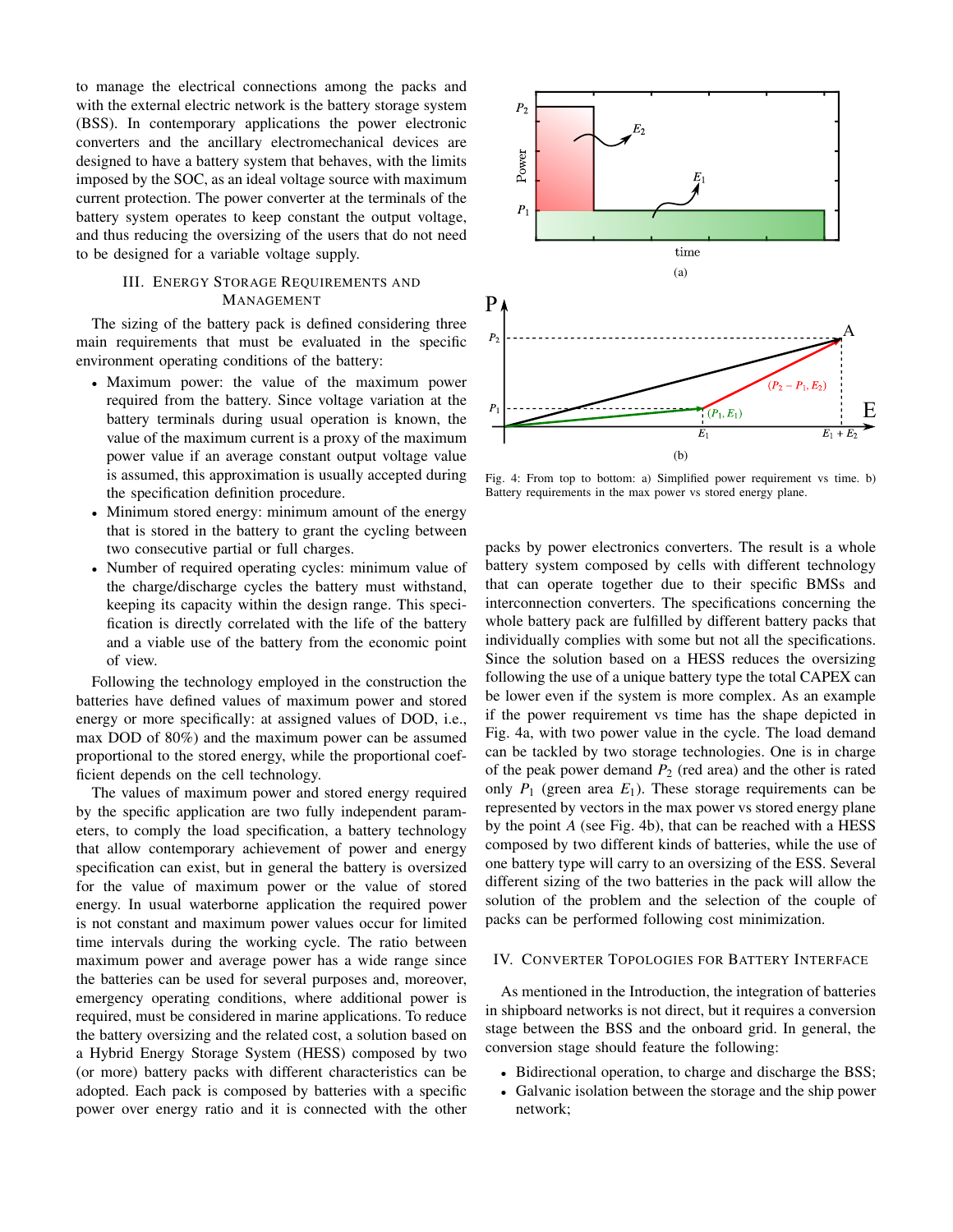

Fig. 5: Basic BSS integration solution: a) Direct connection of the battery to the converter. b) Battery integrated with a DC/DC converter for voltage/current adaptation.



Fig. 6: Semi Active HESS structure. Only one storage technology is interfaced with an electronic converter.

- Enable optimal exploitation of the storage technologies to increase their lifetime;
- High conversion efficiency;
- Limited volume and weight.

Several battery integration structures are possible [13], [14] and have one or more of the mentioned features. The simplest structure involve monotype BSS units interfaced to the shipboard power grid. In this case, a simple and straightforward solution is the direct connection of the battery unit power terminals to a DC/DC or DC/AC converter for grid interfacing, as depicted in Fig. 5a. This solution minimizes the number of conversion stages and the system complexity. However, the variable state of charge (SOC) of the battery leads to a variable input DC voltage of the converter unit. Therefore, this requires power switches with a wider safe operating area and able to withstand both the maximum BSS voltage and load current at BSS minimum voltage [14].

A first advancement compared to the direct connection is the integration of a DC/DC stage into the BSS, as shown in Fig. 5b. This DC/DC stage regulates the output voltage of the BSS unit with the advantage of a direct connection to the network in case of a DC grid and a more optimized DC/AC converter design when interfaced to an ac network. Moreover, this conversion solution enables modular storage solutions, by stacking more BSS units in series or in parallel.

However, thanks to the degree of freedom offered by the electronic converters, it is also possible to mix different battery technologies to build up hybrid energy storage systems (HESSs) [15]. These HESSs enable finer optimizations of the battery part of the ship, by using the specific peculiarities of different technologies into the same storage system, i.e., high energy (HE) and high power (HP) batteries. Moreover, HESSs are not strictly limited to batteries, but can also adopt other



Fig. 7: Full Active HESS structure. All storage technologies are interfaced with an electronic converter.



Fig. 8: Partial power processing concept.

storage technologies, such as supercapacitors and fuel cells [16]–[18]. Being HESSs potentially very flexible solutions, several connections and conversion structures are possible [14].

The HE and HP storage technologies can be coupled in various ways, leveraging the possibilities of static conversion. A first solution is called Semi Active (SA) [15] and it directly connects the HE or HP storage to the power terminals of the HESS, while interfacing the other technology with an intermediate DC/DC converter as depicted in Fig. 6. This solution allows a more optimized exploitation of the batteries, by putting the HP battery in charge of the peak power demands and the HE storage of the mean value of the load, thus leveraging the best features of both technologies. Moreover, the SA solution has the advantage of the reduced conversion complexity (single converter), but it cannot overcome the disadvantages of having a storage device directly connected to the power port. This leads to an external behavior as the basic system of Fig. 5a, with a largely variable output voltage, depending on the battery SOC.

A further increase of the HESS complexity leads to the full active (FA) HESS [15], schematically diagrammed in Fig. 7. In this case, each storage technology (HE, HP) is interfaced by a dedicated converter. The converters can then be connected in parallel to a common DC bus to increase the power rating of the system. The FA configuration allows an optimal exploitation of all the storage technologies, stress reduction and consequent lifetime extension. Besides, being each storage block interfaced with a converter, the output voltage of the HESS unit can be controlled to the rated value, mitigating the effect of SOC variation. However, the FA structure has the disadvantage of lower efficiency (more conversion stages), larger volume, weight and complexity with respect to the SA solution.

To mitigate the disadvantages of the FA solution, it is